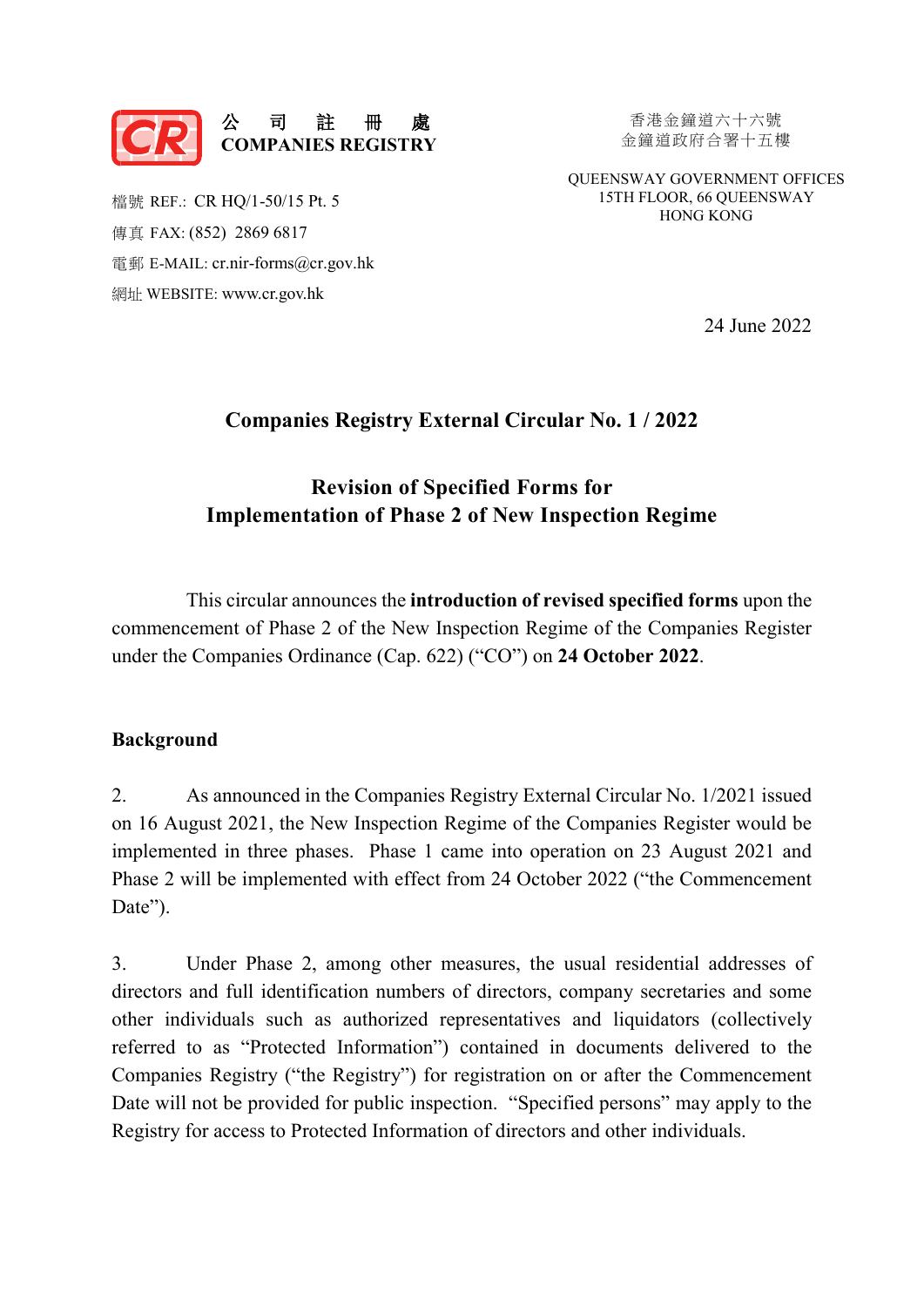4. For details of the New Inspection Regime, please visit the thematic section on "New Inspection Regime" on the Registry's website at [www.cr.gov.hk/en/legislation/](https://www.cr.gov.hk/en/legislation/nir/overview.htm)  [nir/overview.htm.](https://www.cr.gov.hk/en/legislation/nir/overview.htm) 



## **Revision of Specified Forms**

5. To facilitate the implementation of Phase 2 of the New Inspection Regime, the Registrar of Companies ("the Registrar") has **revised 26 specified forms which pertain to the reporting of Protected Information for use starting from the Commencement Date**. The revised specified forms were published in the Gazette (G.N.3130 and 3168) on 24 June 2022. The list of revised forms is set out at **Annex**.

6. The major changes that are made to the specified forms include the revision of the relevant parts to facilitate the reporting of **correspondence address of directors**  and **partial identification numbers** of directors, company secretaries and other individuals. A **"PI-sheet"** is also added to each relevant form for reporting Protected Information of each of those individuals. Protected Information reported in the PI-sheet will not be made available on the Companies Register for public inspection, except for specified application to the Registrar made for the purpose of section 58(3) of the CO.

7. Starting **from 22 July 2022**, the revised forms newly specified can be downloaded from the thematic section on "New Inspection Regime" on the Registry's website at [www.cr.gov.hk/en/legislation/nir/forms.htm.](https://www.cr.gov.hk/en/legislation/nir/forms.htm)

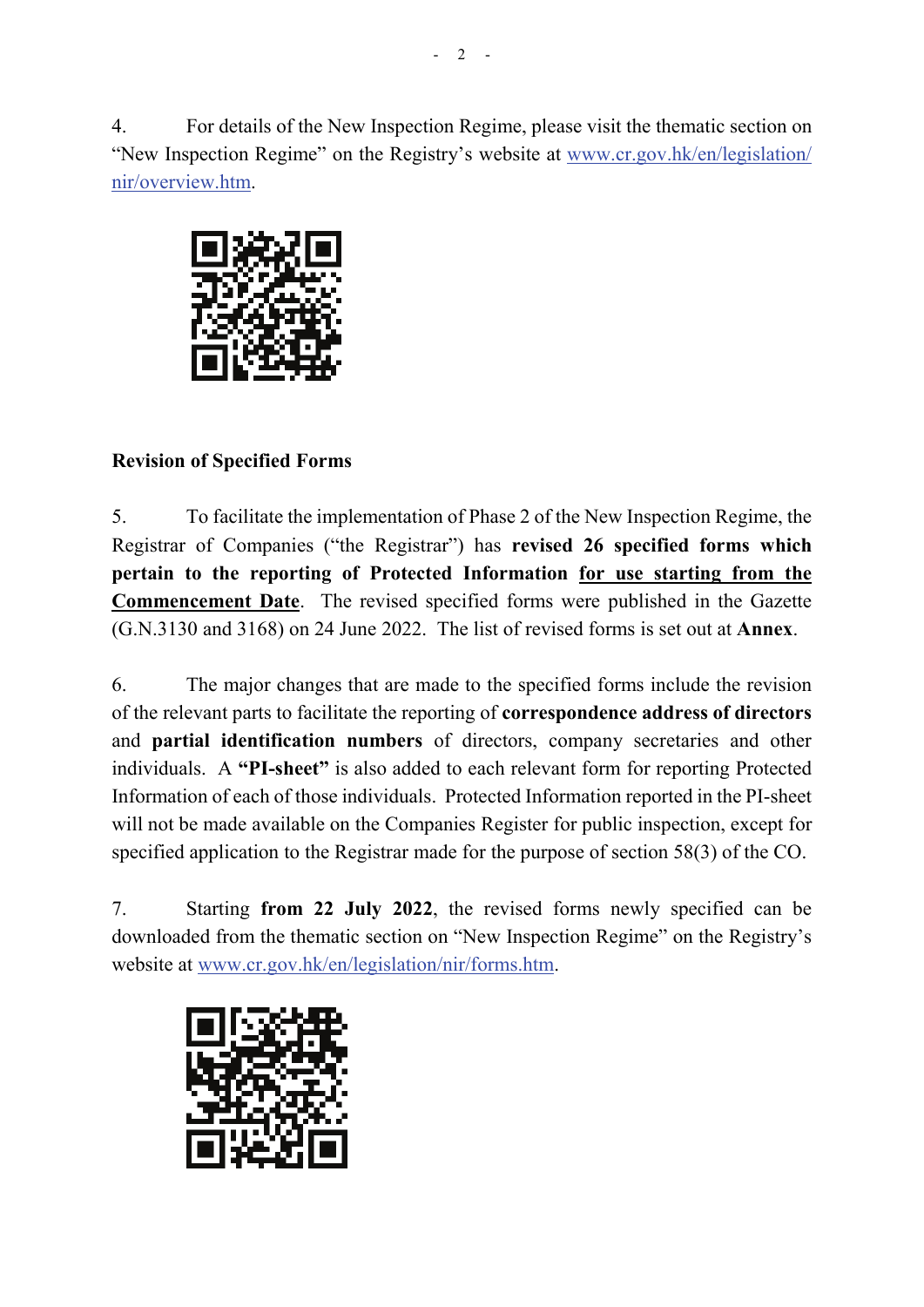8. A complete set of specified forms (including the revised forms) in CD-ROM and hard copies of the individual revised forms will also be available for purchase at the Registry's office on the 14th floor of the Queensway Government Offices, 66 Queensway, Hong Kong with effect **from 23 September 2022**.

#### **No Transitional Arrangement**

9. As from the Commencement Date, the Registry will **only accept the revised specified forms for registration**. Existing version of the specified forms concerned will no longer be accepted and will be returned to presentors.

#### **Enquiries**

10. Enquiries concerning this circular can be directed to:-

#### *Forms relating to* :

| • Incorporation and<br>registration of companies                                 | Ms Vonnie TSANG<br><b>Assistant Registry Manager</b><br>(New Companies)2           | (852) 2867 4289<br>$cr.nir-forms@cr.gov.hk$   |
|----------------------------------------------------------------------------------|------------------------------------------------------------------------------------|-----------------------------------------------|
| • Annual return, director,<br>company secretary and<br>authorized representative | Ms Kamela HAMET<br><b>Assistant Registry Manager</b><br>(Registration)3            | $(852)$ 2867 6476<br>$cr.nir-forms@cr.gov.hk$ |
| • Liquidator, receiver and<br>manager                                            | Mr CHAN Ching-hang<br><b>Assistant Registry Manager</b><br>(Charges & Liquidation) | $(852)$ 2867 2611<br>$cr.nir-forms@cr.gov.hk$ |

**Ms Kitty TSUI Registrar of Companies**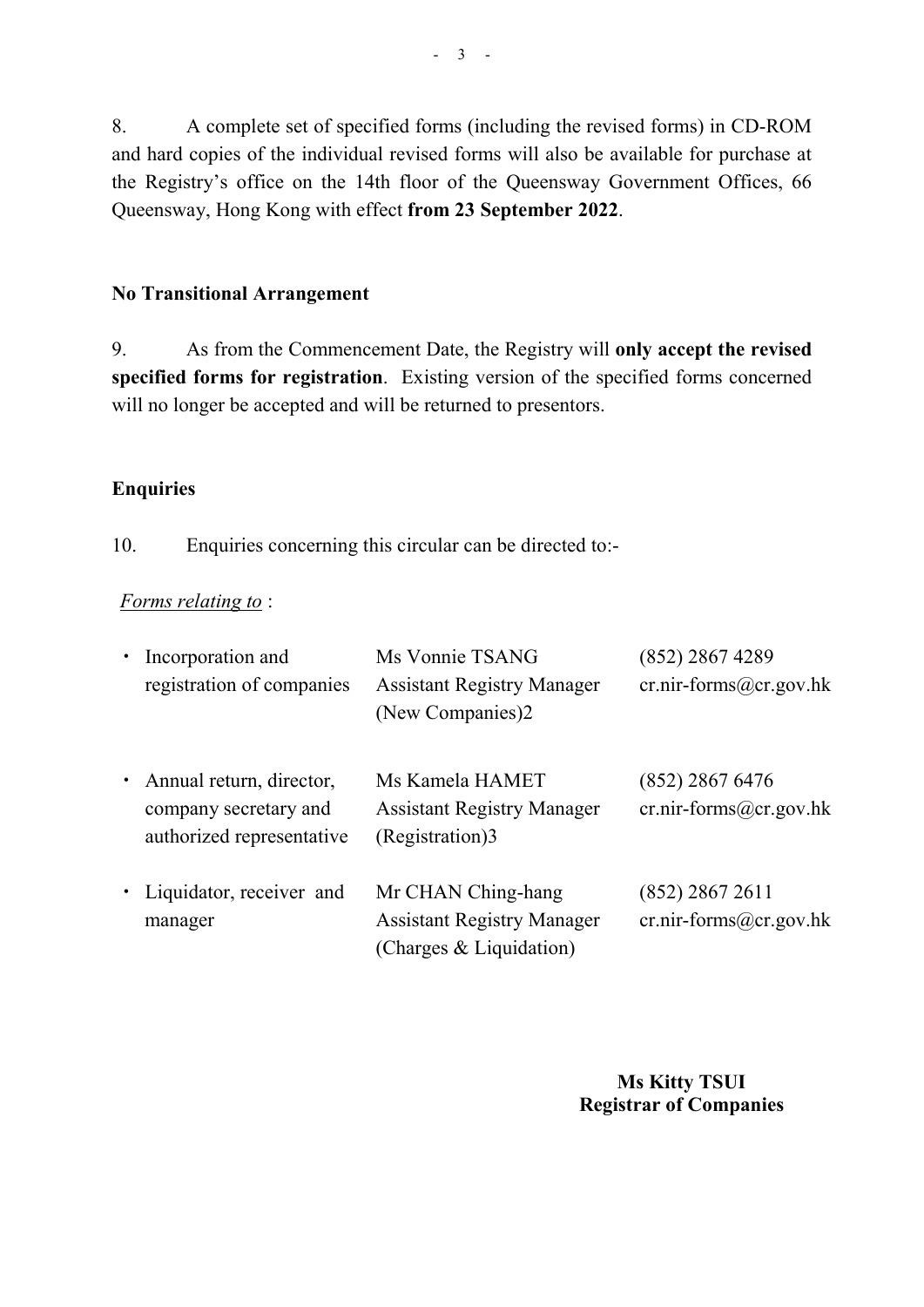# 經修訂的指明表格一覽表 *List of Revised Specified Forms*

## **I.** 本地公司 **Local Company**

|                  | 表格編號              | 表格名稱                                                                                        |  |
|------------------|-------------------|---------------------------------------------------------------------------------------------|--|
|                  | Form No.          | <b>Name of Form</b>                                                                         |  |
| 1.               | NAMA4             | 委任合併後的公司的董事通知書                                                                              |  |
|                  |                   | Notice of Appointment of Directors of Amalgamated Company                                   |  |
| 2.               | NAR1              | 周年申報表                                                                                       |  |
|                  |                   | <b>Annual Return</b>                                                                        |  |
| 3.               | ND <sub>2</sub> A | 更改公司秘書及董事通知書(委任/停任)                                                                         |  |
|                  |                   | Notice of Change of Company Secretary and Director (Appointment / Cessation)                |  |
| $\overline{4}$ . | ND <sub>2</sub> B | 更改公司秘書及董事詳情通知書                                                                              |  |
|                  |                   | Notice of Change in Particulars of Company Secretary and Director                           |  |
| 5.               | ND4               | 公司秘書及董事辭職通知書                                                                                |  |
|                  |                   | Notice of Resignation of Company Secretary and Director                                     |  |
| 6.               | ND <sub>5</sub>   | 更改備任董事通知書(提名/停任)                                                                            |  |
|                  |                   | Notice of Change of Reserve Director (Nomination / Cessation)                               |  |
| 7.               | ND7               | 更改備任董事詳情通知書                                                                                 |  |
|                  |                   | Notice of Change in Particulars of Reserve Director                                         |  |
| 8.               | ND <sub>8</sub>   | 備任董事辭職通知書                                                                                   |  |
|                  |                   | Notice of Resignation of Reserve Director                                                   |  |
| 9.               | NDR1              | 私人公司或擔保有限公司撤銷註冊申請書                                                                          |  |
|                  |                   | Application for Deregistration of Private Company or Company Limited by Guarantee           |  |
| 10.              | NM <sub>3</sub>   | 承按人行使財產管有權通知書                                                                               |  |
|                  |                   | Notice of Mortgagee Entering into Possession of Property                                    |  |
| 11.              | NM <sub>5</sub>   | 委任接管人或經理人通知書                                                                                |  |
|                  |                   | Notice of Appointment of Receiver or Manager                                                |  |
| 12.              | NM7               | 更改接管人、經理人或管有財產的承按人的詳情通知書                                                                    |  |
|                  |                   | Notice of Change in Particulars of Receiver, Manager or Mortgagee in Possession of Property |  |
| 13.              | NNC1              | 法團成立表格(股份有限公司)                                                                              |  |
|                  |                   | Incorporation Form (Company Limited by Shares)                                              |  |
| 14.              | NNC1G             | 法團成立表格(股份有限公司以外的公司)                                                                         |  |
|                  |                   | Incorporation Form (Company Not Limited by Shares)                                          |  |
| 15.              | NNC <sub>5</sub>  | 合資格公司的註冊申請書                                                                                 |  |
|                  |                   | Application for Registration of Eligible Company                                            |  |
| 16.              | NW3               | 委任清盤人或臨時清盤人通知書                                                                              |  |
|                  |                   | Notice of Appointment of Liquidator or Provisional Liquidator                               |  |
| 17.              | NW4               | 更改清盤人或臨時清盤人詳情通知書                                                                            |  |
|                  |                   | Notice of Change in Particulars of Liquidator or Provisional Liquidator                     |  |
| 18.              | NW <sub>5</sub>   | 清盤人或臨時清盤人停任通知書                                                                              |  |
|                  |                   | Notice of Cessation to Act as Liquidator or Provisional Liquidator                          |  |